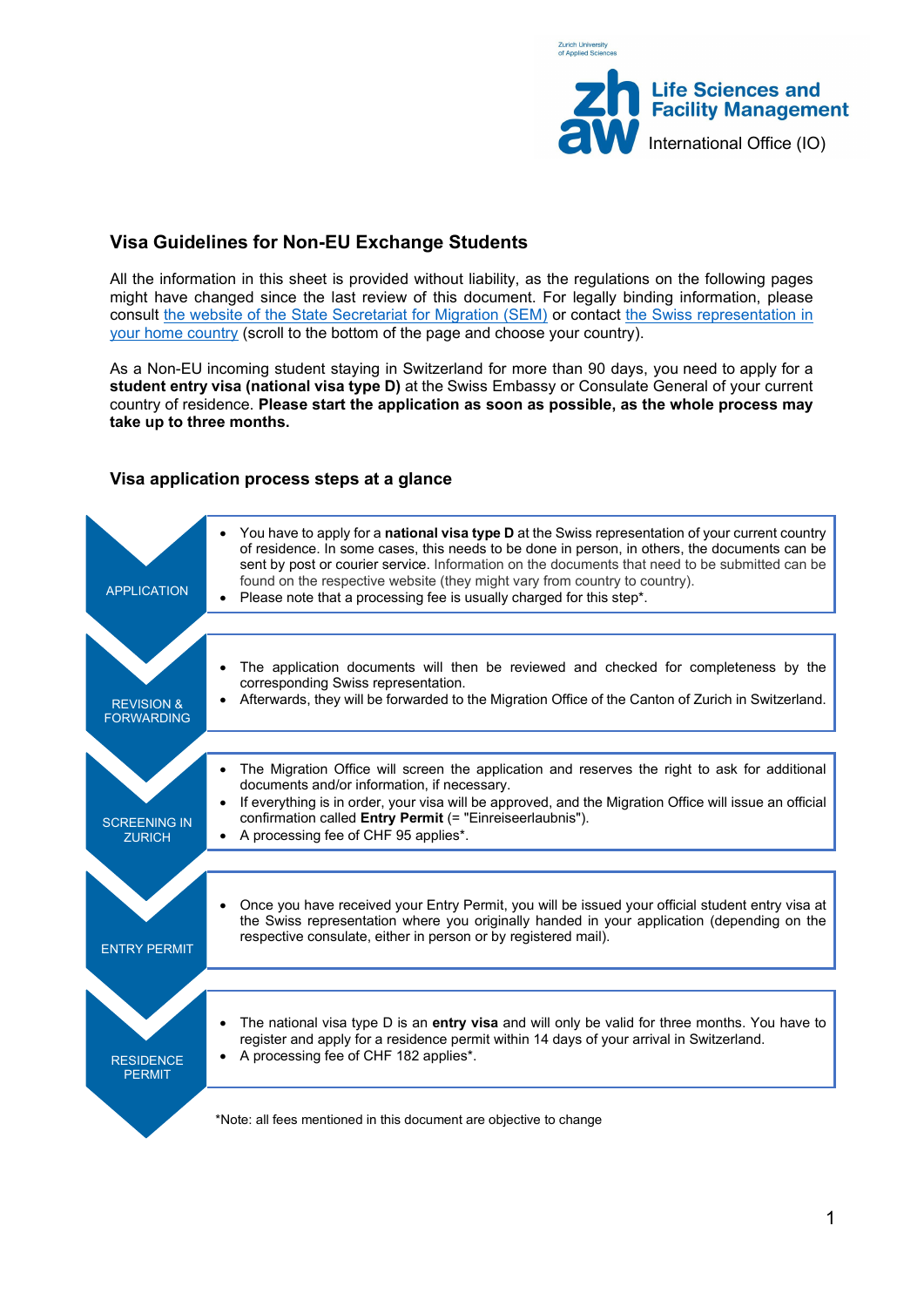

### **Documents to be submitted**

Please note that the visa application procedure and the required documents can vary from country to country, or even between Swiss consulates within one country, therefore, we cannot guarantee the completeness of the information provided below. For the specific and mostrecentrequirements that apply in your individual case, you can contact the responsible Swiss representation or refer to the visa [requirement website](https://www.eda.admin.ch/eda/en/home/entry-switzerland-residence/visa-requirements-application-form.html) of the Federal Department of Foreign Affairs (FDFA).

It is crucial that you include all required documents with your visa application, as missing papers can cause a delay of several weeks.

Usually, the following standard documents are required from all students, but again, this is not a finalised list:

- ⁄ **Completed and signed visa application form**
- ⁄ **Copy of your passport (first page with your personal data and picture)**
- ⁄ **Several recent passport sized photographs**
- ⁄ **Invitation or acceptance letter (study confirmation, issued by the International Office)**  A printout of the PDF file is usually accepted, however, if an original hard copy is required, please let us know and we will send the document to the international office of your home university in due time.
- ⁄ **Proof of sufficient financial means**

The migration authorities require a financial statement (confirming an amount of CHF 1,750/month, or CHF 21'000/per year) as proof that you will be able to cover the expenses for your stay. The amount needs to be indicated either in Swiss francs, Euros or US dollars. Additionally, it is very important that the account is **in your name** (statements in your parents' names will not be accepted) and **by a bank that is either**:

- A Swiss bank (location irrelevant)
- A foreign bank with at least one branch located in Switzerland, the account can also be in a branch located in your home country

The Swiss Financial Market Supervisory Authority FINMA provides a list of all [accepted banks,](https://www.finma.ch/en/%7E/media/finma/dokumente/bewilligungstraeger/pdf/beh.pdf?la=en) more information about bank authorisation can be found on [their website.](https://www.finma.ch/en/authorisation/banks-and-securities-firms/getting-licensed/representative-offices-of-foreign-banks/)

If you cannot provide proof of sufficient financial means, the only alternative is a so-called Declaration of Sponsorship that applies if you have a private sponsor that lives in Switzerland (Swiss citizen or foreigner with B or C permit), for instance a relative or another acquaintance. The sponsor/guarantor guarantees to cover various costs during your stay, such as living expenses, accidents or illness or the return trip. The corresponding form cannot be downloaded in advance and will be sent to the applicant by the responsible Migration Office directly. However, an approved declaration of sponsorship does not entitle you to a visa.